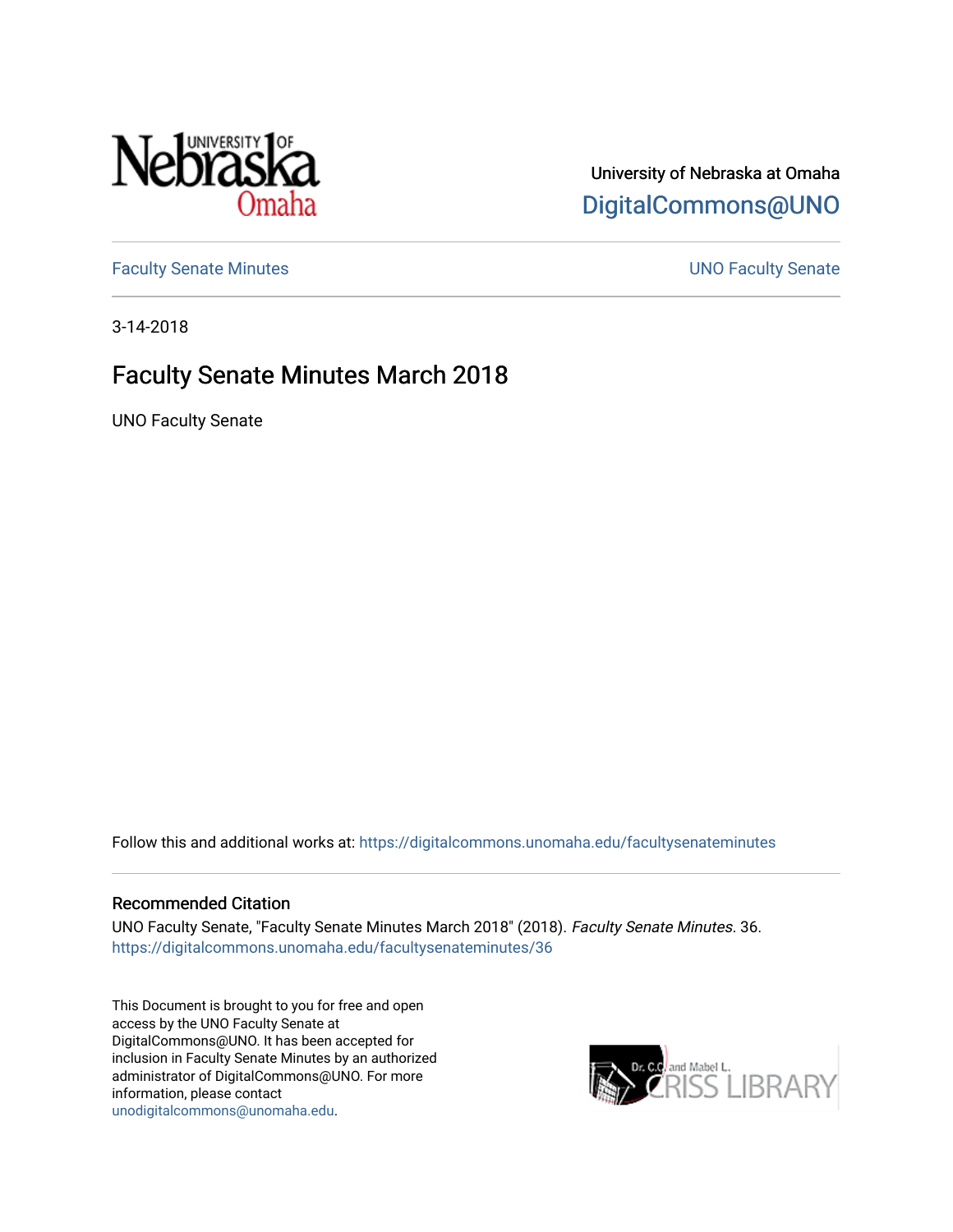

#### \_\_\_\_\_\_\_\_\_\_\_\_\_\_\_\_\_\_\_\_\_\_\_\_\_\_\_\_\_\_\_\_\_\_\_\_\_\_\_\_\_\_\_\_\_\_\_\_\_\_\_\_\_\_\_\_\_\_\_\_\_\_\_\_\_\_\_\_\_\_\_\_\_\_\_\_\_\_ Wednesday, March 14, 2018, 2 p.m., MH 215

**Members:** Adams, Adidam, Arbelaez, Azadmanesh, Barone, Boron, Brennan, Davidson, Elder, Feng, Grams, Kealey, Kelly, Landow, Maher Miller, Nash, Nordman, Peterson, Prisbell, Romero, Schaffer, Schoenbeck, Stacy, Tiller, Wileman, Zhong

\_\_\_\_\_\_\_\_\_\_\_\_\_\_\_\_\_\_\_\_\_\_\_\_\_\_\_\_\_\_\_\_\_\_\_\_\_\_\_\_\_\_\_\_\_\_\_\_\_\_\_\_\_\_\_\_\_\_\_\_\_\_\_\_\_\_\_\_\_\_\_\_\_\_\_\_\_

**Excused:** Cast-Brede, Johnson, Robins, Rogers, Rowe

**Absent:** Bereitschaft, Hawkins, MacArthur, Noble, Sharif-Kashani, Winter

- **I. The meeting was called to order** by President Grams at 2:02 p.m.
- **II. The Minutes** of February 14, 2018, were approved as submitted.

#### **III. Officers' Reports**

#### **A. President's Report:** Senator Grams reported

March 1, 2018

Dear Faculty Colleagues,

This month's update is mercifully brief, as the next Regents' meeting is not until the end of the month and I have no new budget-related information for you yet, though we should have more very soon. The two big events on the immediate horizon are the visit to UNO's campus on March 5 and 6 by the HLC (Higher Learning Commission), the regional agency that accredits UNO, and the 'I Love NU' Advocacy Day at the Nebraska State Capitol in Lincoln on the afternoon of March 6. More information about the latter event may be found here:

[https://www.unomaha.edu/news/2018/03/i-love-nu-advocacy-day.php.](https://www.unomaha.edu/news/2018/03/i-love-nu-advocacy-day.php)

Chancellor Gold has considerable experience with accreditation and advised us at the last EC&A meeting on the nature of a campus site visit and the excellent preparation UNO has undertaken for this event. A group of faculty leaders including representatives of the Faculty Senate will meet on Tuesday with the site visit team. For more information about the accreditation visit, please see:

<https://www.unomaha.edu/news/events/2018/03/accreditation-site-visit.php> In addition, information has been prepared for those who are interested in helping with the visit: [https://www.unomaha.edu/accreditation/\\_docs/hlc-how-you-can-help-](https://www.unomaha.edu/accreditation/_docs/hlc-how-you-can-help-020518.pdf)[020518.pdf](https://www.unomaha.edu/accreditation/_docs/hlc-how-you-can-help-020518.pdf)

I strongly encourage any interested faculty to attend one of the Open Forums where you can meet with the HLC team:

- Monday, March 5, Mission and Institutional Integrity MBSC Ballroom, 2:30-3:30 P.M.
- Tuesday, March 6, Teaching & Learning: Quality, Resources, & Support MBSC Ballroom, 9:00-10:15 A.M.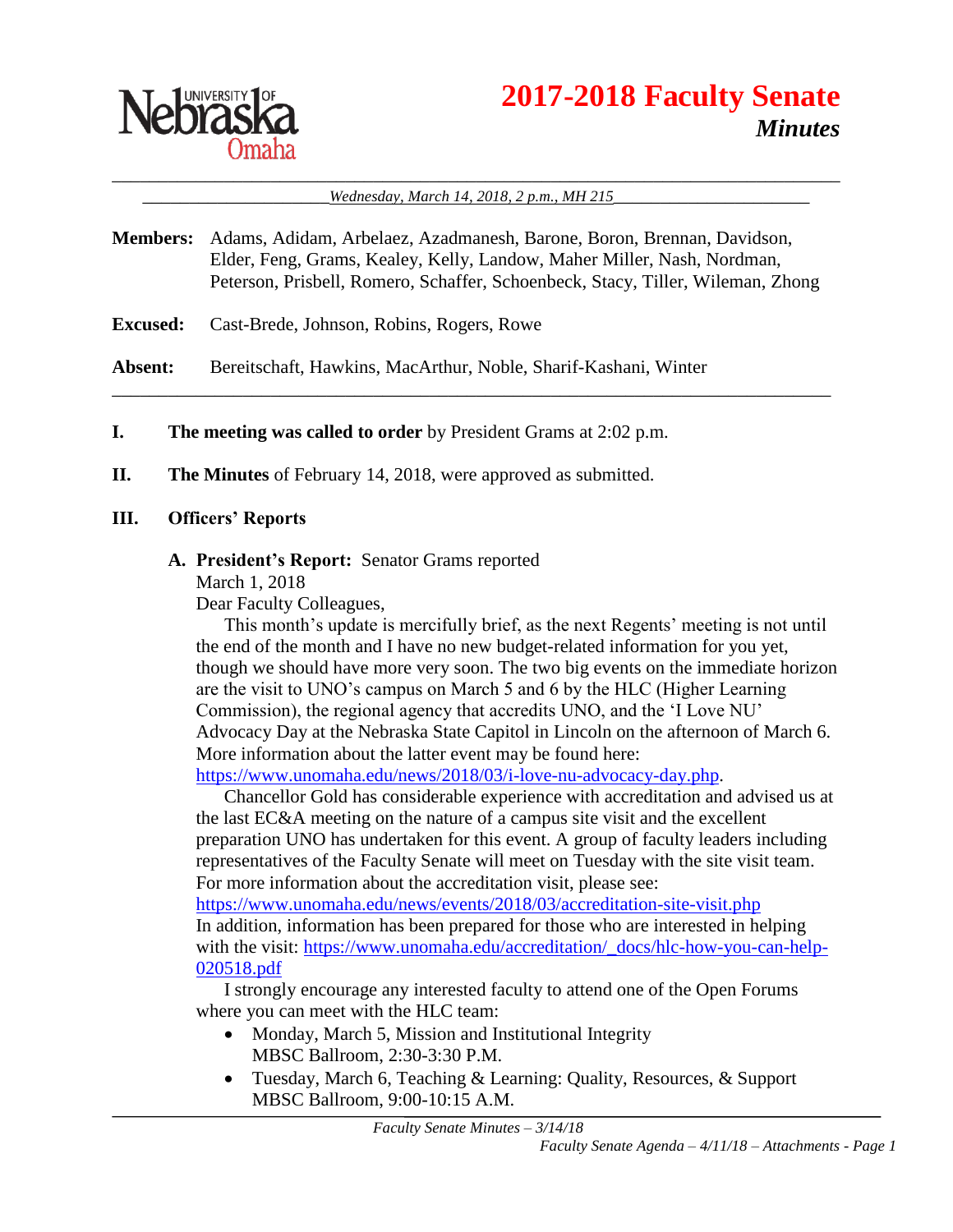- Teaching & Learning: Evaluation and Improvement MBSC Ballroom, 10:30-11:45 A.M.
- Resources, Planning, Institutional Effectiveness MBSC Dodge Room, 1:00-2:00 P.M.

 The Faculty Senate committees continue to work on a variety of important projects. Minutes and resolutions are always posted for your review  $-$  if you have questions about any of these, or future projects, please feel free to get in touch.

At the last EC&A we discussed another important subject about which many people have opinions: weather cancellations! Deciding whether to close campus is a delicate balance among predicting what the weather will do, satisfying the needs of those for whom it is important that the campus remain open whenever possible, and the needs of those who may have difficulty getting to campus safely. Safety is, in this process, the dominant concern.

Faculty can help with this! If you are going to cancel classes for the day, regardless of whether UNO has a weather cancellation, PLEASE notify your students (Canvas is also useful for this purpose). It is very hard on students when they make a difficult effort to be present, only to find out that class is cancelled. Likewise, if you are going to be present on a day when weather makes transportation difficult, or UNO may remain open while other preK-12 schools are closing, please consider the safety concerns of those needing to travel to or around campus.

Finally, as ever, parking: the "open parking" on Fridays does not include surface lots on the Dodge Street campus. I know that some people have encountered difficulties with this. Surface parking and the Pacific St. garage are open on Scott campus at those times, but only the garages are involved on Dodge campus. If this has been a problem for you, please contact me.

If you have any other concerns, suggestions, or ideas, again, we would like to hear them! Thank you.

At 2:13 p.m., with no objection, the meeting paused. Chancellor Gold arrived to speak to the full Senate. Items included:

\_\_\_\_\_\_\_\_\_\_\_\_\_\_\_\_\_\_\_\_\_\_\_\_\_\_\_\_\_\_\_\_\_\_\_\_\_\_\_\_\_\_\_\_\_\_\_\_\_\_\_\_\_\_\_\_\_\_\_\_\_\_\_\_\_\_\_\_\_\_\_\_\_\_\_\_\_

- The Accreditation Site Visit had a great exit interview. The outcome will be known in mid-summer.
- Budget Legislation: There seems to be a better outcome for NU, although, since the Governor bundled it all with Title X, it seems to be stuck.
- There were many other questions and answers regarding the budget and cuts:
	- o To keep in mind that not one college should have the majority of cuts
	- o Probably 2% will be held back next year by NU
	- o There will probably be both vertical and horizontal cuts
	- o The BRT process is growing
	- o The BOR, and, of course, Chancellors, will wait to make any decisions on tuition.
	- o Chancellor Gold said "more growth" is growing our way through this budget crisis, translated into enrollment growth, value, retention, etc., research growth, looking at engagement programs, sustaining the mission., tuition, state share of instruction, philanthropy, grants and contracts, and engagement programs

At 2:39 p.m. Chancellor Gold departed and, with no objection, the meeting resumed.

\_\_\_\_\_\_\_\_\_\_\_\_\_\_\_\_\_\_\_\_\_\_\_\_\_\_\_\_\_\_\_\_\_\_\_\_\_\_\_\_\_\_\_\_\_\_\_\_\_\_\_\_\_\_\_\_\_\_\_\_\_\_\_\_\_\_\_\_\_\_\_\_\_\_\_\_\_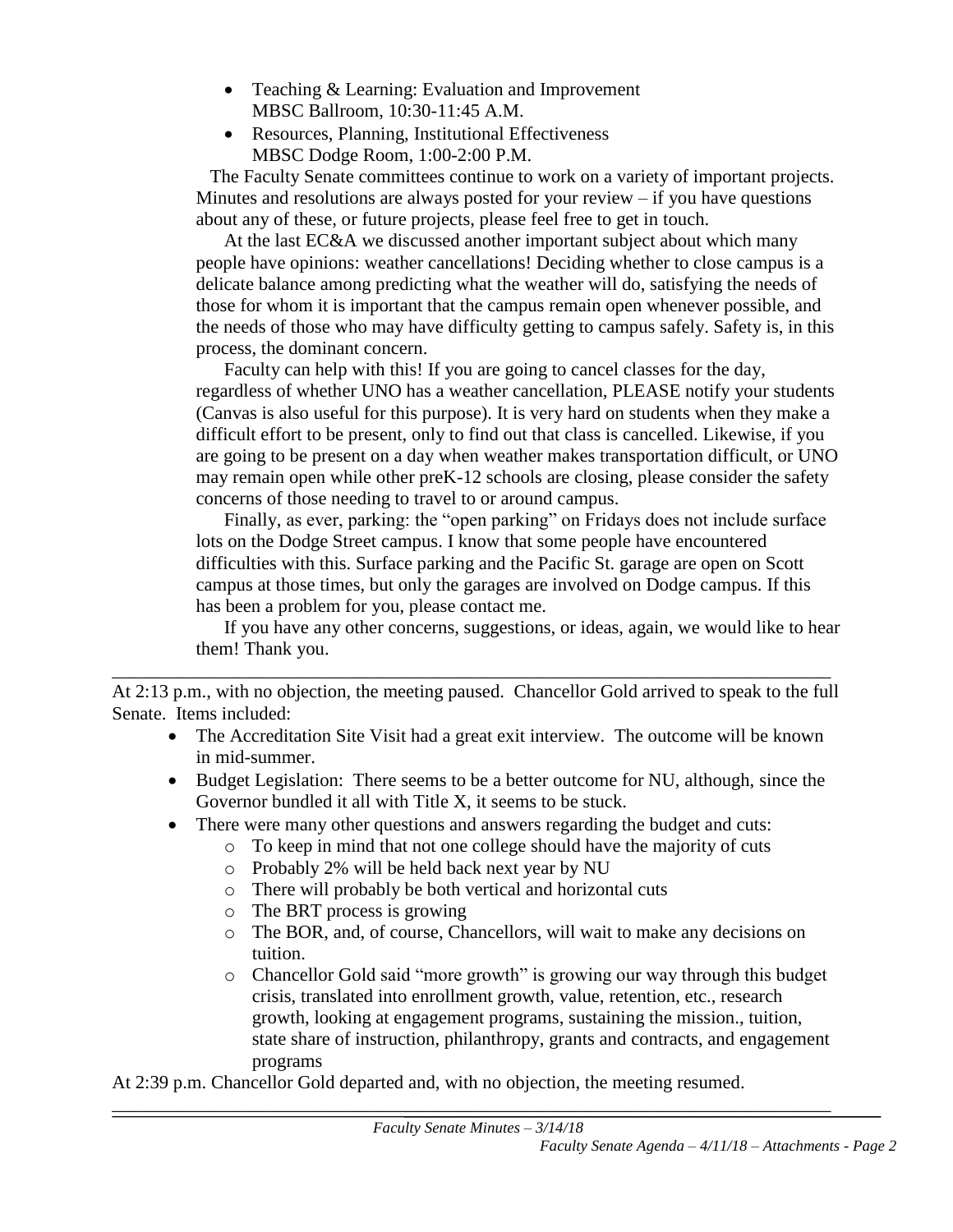#### **B. Secretary/Treasurer Report:** Senator Landow

#### **1. EC&A:** February 21, 2018

Chancellor Gold Comments: HLC:

Chancellor Gold gave an update on the visit by the Higher Learning Commission. We must understand what our strengths are and build on them, and we must understand our weaknesses and move to improve them. The Chancellor wants to focus on the areas that the visiting team may have questions about, e.g. assessment. The area of most concern to the Chancellor is budget and how it relates to the university as a whole. Budget:

The Chancellor indicated that the budget hearing in the Legislature went as well as it could have. The forecasting board report will come out in late February, and the following week the legislature will put the budget together. Updates from President Grams

UNO's proposed share of the budget cut is the smallest of the four campuses. President Grams also noted that there is a lot of misinformation floating around and all of us should make a concerted effort to circulate accurate info.

Senior Vice Chancellor Reed initiated a discussion about the UNO severe weather policy.

Meeting adjourned at 3:15 PM.

| Res. | <b>Date</b>   | <b>Title</b>               | Admin   | <b>Sent</b>   | $(1.00011)$ chung and carrent resolutions<br>Denied / | <b>Final Action/Resolved</b>                      |
|------|---------------|----------------------------|---------|---------------|-------------------------------------------------------|---------------------------------------------------|
| #    | <b>Senate</b> |                            | Accept  | for           | <b>Deferred</b>                                       |                                                   |
|      | <b>Passed</b> |                            |         | <b>Senate</b> | $/ \ln$                                               |                                                   |
|      |               |                            |         | <b>Action</b> | <b>Progress</b>                                       |                                                   |
| 4326 | 2/14/18       | Budget Problems &          | 2/21/18 |               |                                                       |                                                   |
|      |               | Appreciation               |         |               |                                                       |                                                   |
| 4325 | 2/14/18       | Replacement on             | 2/21/18 |               |                                                       | Acknowledged                                      |
|      |               | <b>UCAT</b>                |         |               |                                                       |                                                   |
| 4324 | 2/14/18       | Approval of the            | 2/21/18 |               |                                                       | Acknowledged                                      |
|      |               | Proposal for a MS          |         |               |                                                       |                                                   |
|      |               | degree in Information      |         |               |                                                       |                                                   |
|      |               | Technology                 |         |               |                                                       |                                                   |
|      |               | Innovation                 |         |               |                                                       |                                                   |
| 4323 | 2/14/18       | Freedom of                 | 2/21/18 |               |                                                       |                                                   |
|      |               | Expression                 |         |               |                                                       |                                                   |
| 4322 | 2/14/18       | Newly Elected              | 2/21/18 |               |                                                       | Acknowledged                                      |
|      |               | Senators (term: 2018-      |         |               |                                                       |                                                   |
|      |               | 2019)                      |         |               |                                                       |                                                   |
| 4321 | 2/14/18       | Temporary CFAM             | 2/21/18 |               |                                                       | Acknowledged                                      |
|      |               | Senator Replacement        |         |               |                                                       |                                                   |
| 4320 | 2/14/18       | Temporary A&S              | 2/21/18 |               |                                                       | Acknowledged                                      |
|      |               | <b>Senator Replacement</b> |         |               |                                                       |                                                   |
|      |               |                            |         |               | <b>TO BE FOLLOWED UP</b>                              |                                                   |
| 4282 | 3/8/17        | Expenses                   | 4/19/17 |               |                                                       | SVC Reed explained the process for UNO paying for |
|      |               | Associated with            |         |               |                                                       | legal costs involved. These issues are usually    |
|      |               | Visas for                  |         |               |                                                       | handled by department chairs and personnel. Costs |
|      |               | <b>International Hires</b> |         |               |                                                       | can't be nailed down, since they vary by who is   |

#### **2017-2018 Resolution Action Table (Action Pending and Current Resolutions)**

*Faculty Senate Minutes – 3/14/18*

*Faculty Senate Agenda – 4/11/18 – Attachments - Page 3*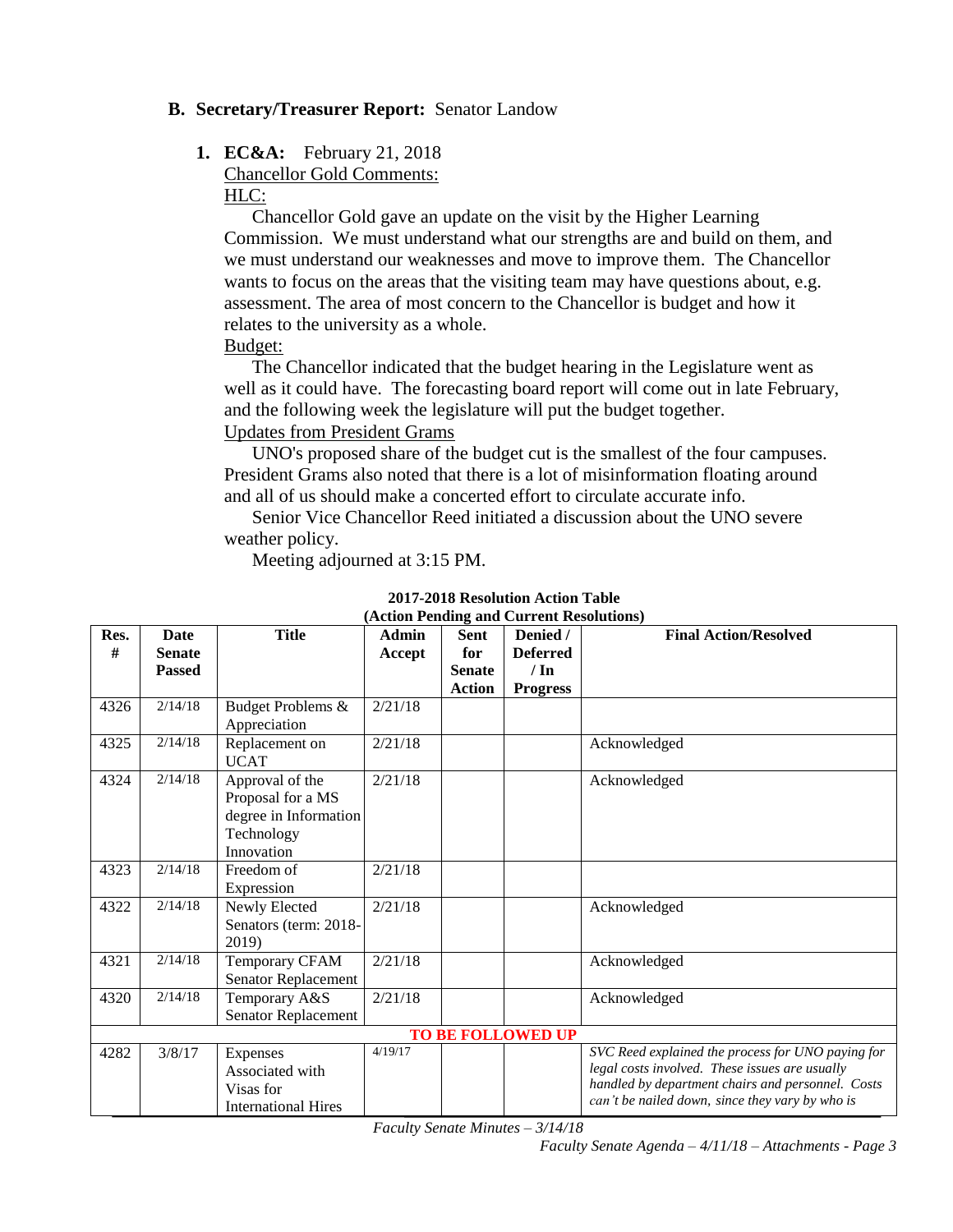|      |          |              |          |  | involved. BJ Reed said he would ask for a one page                                                          |
|------|----------|--------------|----------|--|-------------------------------------------------------------------------------------------------------------|
|      |          |              | 12/21/16 |  | description of the process made available to faculty.                                                       |
| 4279 | 12/14/16 | Grievance    |          |  | - SVC Reed says they may need more information. It                                                          |
|      |          | Committees   |          |  | is a workload issue as much as a compensation                                                               |
|      |          | Summer       |          |  | issue. Let's have further discussion.                                                                       |
|      |          | Compensation |          |  |                                                                                                             |
|      |          |              | 3/15/17  |  | - BJ reiterated that summer pay is not likely to                                                            |
|      |          |              |          |  | happen, as faculty select a variety of service                                                              |
|      |          |              |          |  | opportunities. Regarding the three grievance                                                                |
|      |          |              |          |  | committees, he feels that faculty select this type of<br>service, similar to how faculty choose to serve on |
|      |          |              |          |  | thesis committee.                                                                                           |
|      |          |              |          |  |                                                                                                             |
|      |          |              |          |  | Chancellor Christensen said these type of issues, like                                                      |
|      |          |              | 4/19/17  |  | summer grievance committee work, seldom occur.                                                              |
|      |          |              |          |  | He is also apprehensive of anyone who has service                                                           |
|      |          |              |          |  | in the summer wanting compensation. Some service                                                            |
|      |          |              |          |  | such as FS President and IRB receive workload                                                               |
|      |          |              |          |  | compensation.                                                                                               |
|      |          |              |          |  |                                                                                                             |
|      |          |              |          |  | AVC Smith-Howell stated that it is rare that                                                                |
|      |          |              | 1/24/18  |  | academic freedom, tenure and grievance                                                                      |
|      |          |              |          |  | committee work be needed in the summer. SVC                                                                 |
|      |          |              |          |  | Reed asked that the administration work up a                                                                |
|      |          |              |          |  | proposal to be reviewed by the executive                                                                    |
|      |          |              |          |  |                                                                                                             |
|      |          |              |          |  | committee. Chancellor Smith-Howell said she                                                                 |
|      |          |              |          |  | would have a draft ready by the February                                                                    |
|      |          |              |          |  | <i>meeting.</i>                                                                                             |
|      |          |              |          |  |                                                                                                             |
|      |          |              |          |  |                                                                                                             |

**2. Treasurer's Report:** Senator Landow submitted the February 2018 Budget Report.

#### **IV. Executive Committee Report:** Senator Barone reported

#### **PENDING:**

#### **A. UNO Website for documents and policies**

*At the 1/17/18 Faculty Senate meeting:* AVC Smith-Howell is in the process of finding a UNO web site repository for policy and other documents, in order to make them easier to find. President Grams wanted to start a conversation on this. *(1/17/18 The Senate agreed that this issue would stay with the EC&C.)*

#### **B. FUSE/GRACA:**

Faculty involvement and process regarding this issue. She wished to begin with a conversation. Perhaps there should be an advisory committee. *(Senate sent to next EC&A agenda 1/17/18.)*

#### **V. Standing Committee Reports**

**A. Committee on Academic and Curricular Affairs:** Senator Miller reported that since only three committee members were able to attend the  $2/28/18$  A & C A meeting (Burch Kealey, Stan Wileman and Holly Miller), there would not have been a quorum and business could not be conducted, therefore the meeting was canceled.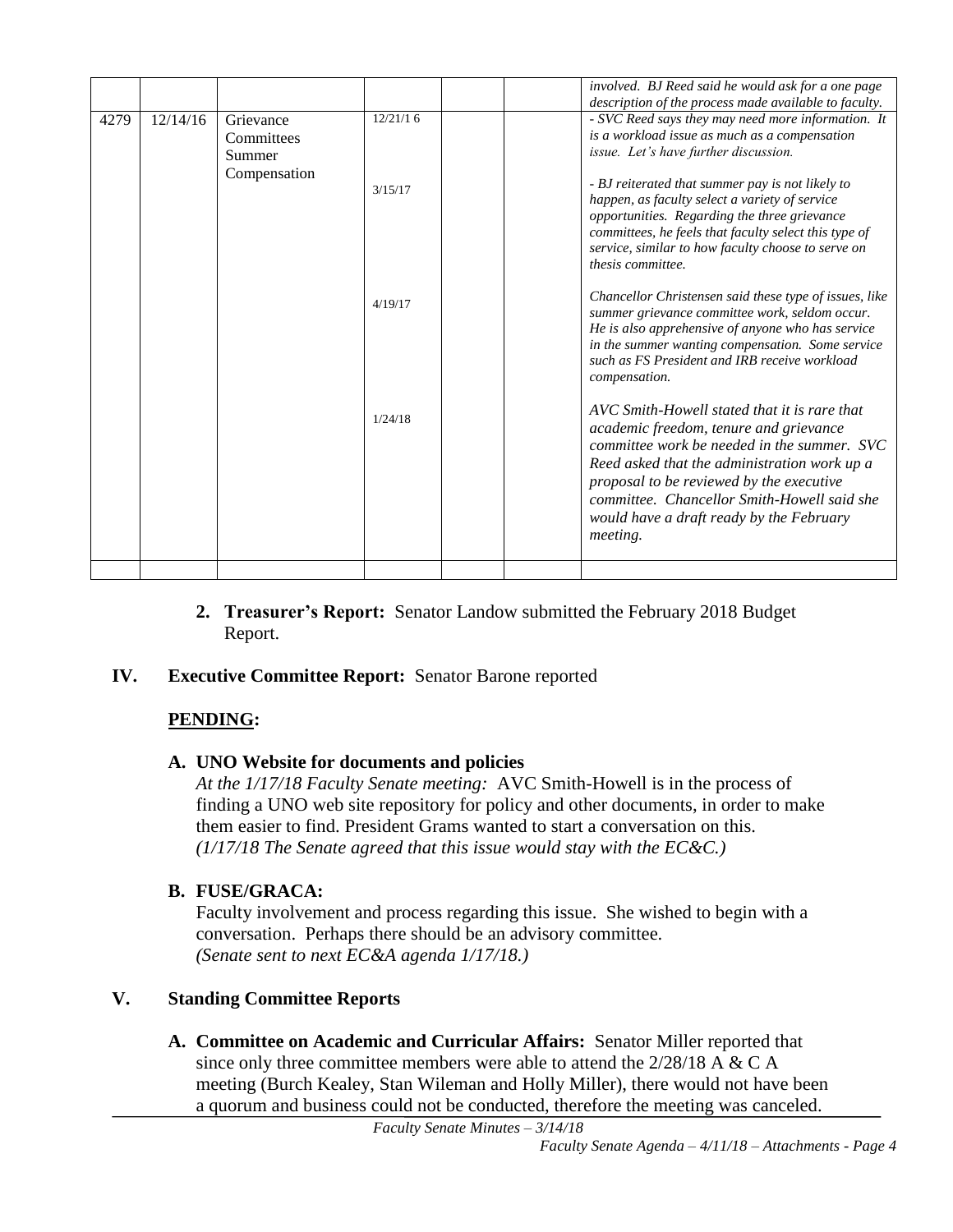Pending agenda items will be addressed in the A&CA March meeting**.**

#### **PENDING:**

- **1.** Committee members agree to consider proposed changes to the Academic Integrity Policy in their Feb. 28, 2018 meeting.
- **2. UNO SGA Student Success recommendations** *(EC&C sent this to A&CA 1/7/18)*
- **3. Early College High School:** *(EC&C sent to A&CA 2/7/18)*

FYI: E-mail received 2/5/18 from Senator Adams: *At Friday's English Department meeting, as we discussed Dual Enrollment and other issues, a new program in the Millard School District dominated much of our discussion and members of the department asked me to take this issue to Faculty Senate. In short, our department has concerns about the various impacts of a program called Early College High School* 

*<http://mshs.mpsomaha.org/academics/early-college-high-school> The program says high school students can earn an Associate degree from Metro and that those credits will fulfill the general education requirements at UNO. Members of my department are concerned about how this might threaten enrollments at UNO and about the quality of such a program (it seems, for example, that a 10th grade English course could satisfy the English 1150 writing requirement at UNO). I would like to put this on the EC&C agenda as a point of discussion to determine if faculty in colleges beyond Arts and Sciences are also concerned about such a program.*

**B. Committee on Educational Resources & Services:** Senator Davidson reported the Committee met 2:30 Wednesday 28 February 2018 in Criss Library Faculty Conference Room.

Attending: Senators, Azad Azadmanesh, Marlina Davidson, Barbara Robins, Mark Schoenbeck, Andy Zhong. Senator Tej Adidam was excused.

We acknowledged Senator Davidson as a new member for our committee filling in for Scott Glaser for the remainder of this semester.

Senator Robins noted that \$100.00 had been raised in cash donations at the previous Faculty Senate meeting for the Paul Beck scholarship fund. Sue Bishop deposited the funds in the fund's account.

Sue Bishop distributed packets to all members of the committee with the completed Paul Beck scholarship application forms. After reviewing the scoring materials, the committee agreed to read all applications, rank and suggest an award amount. The committee will review all rankings and select the scholarship winners at the 28 March meeting.

Related to the Beck scholarship:

EC&C agreed that awarding the scholarships at the April meeting would be an appropriate gesture. Discussion among committee members about the timing (before meeting or during our committee's report) were discussed.

Still Pending, a response from Debra Wilcox (UNO Controllers Office) regarding the possibility that faculty could submit a payroll deduction that would serve as a monthly gift to the Beck scholarship fund. Senator Davidson has agreed to follow-up. Pending: Travel Authorization Forms and travel insurance. Senator Davidson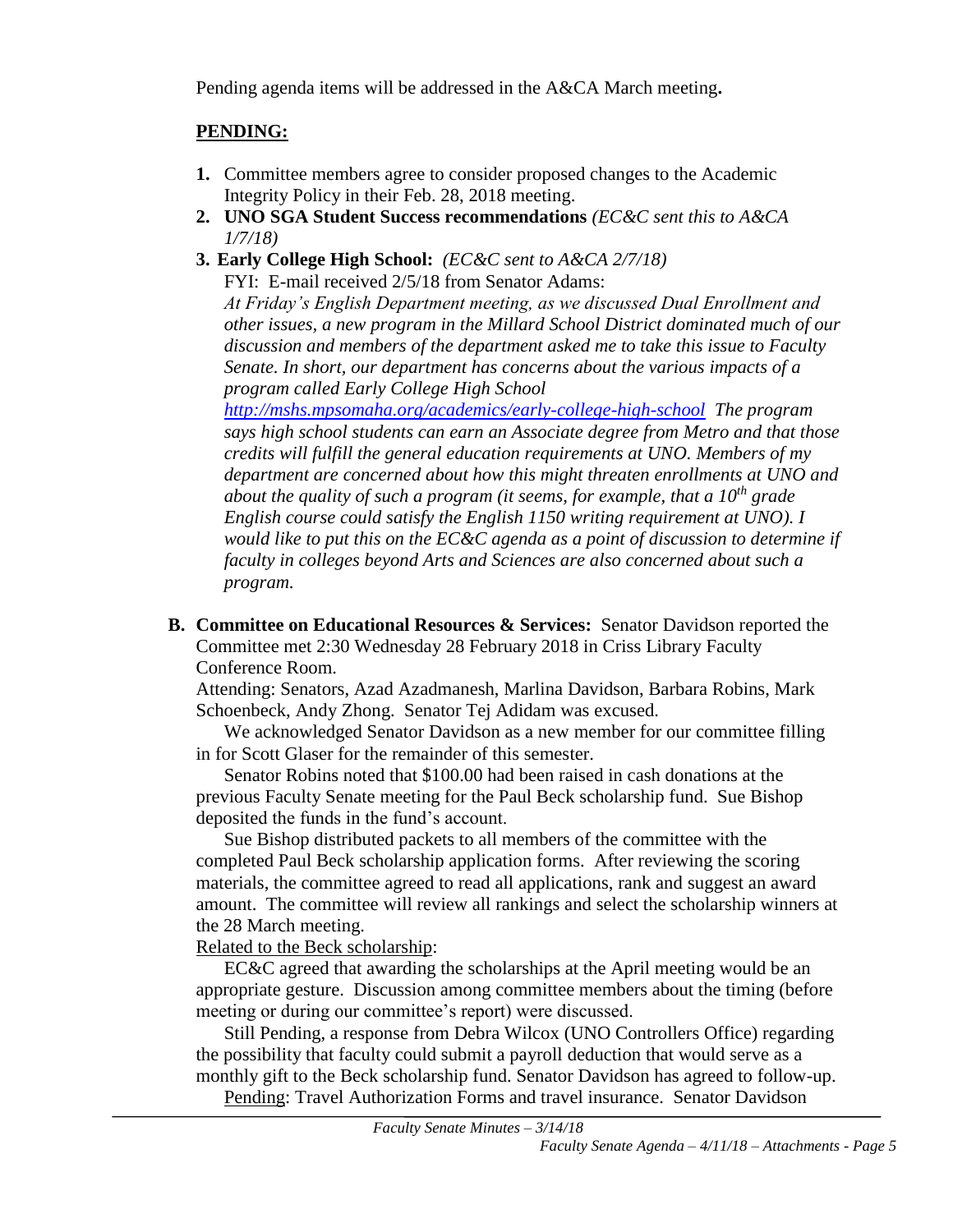proposed asking colleagues in her department for their experiences and presenting findings to us at our next meeting.

Senator Robins asked if there were any observations or issues regarding Canvas our committee should investigate. Although no issues were raised, it was agreed that when the transition away from Blackboard entered the final days during summer 2018, new issues could emerge as more faculty sought technical assistance. This topic should be listed as Pending.

*(Senator Davidson then collected another \$100 from the members of the full Senate for the Paul Beck Scholarship.)*

#### **PENDING:**

- **1. Request for Travel Authorization and Purchase of Travel.** *10/2017:* Senator Robins briefly reported on having located the source of the document used by UNO titled "Request for Travel Authorization and Purchase of Travel." At a future meeting we will discuss suggestions for additions to this document to assist faculty in identifying the need for and for purchasing travel insurance**.**
- **C. Committee on Faculty Personnel & Welfare:** Senator Elder reported the

Committee met from 2:30-3:30 in ASH 196 on Feb 28**.**

Present: John Noble, Marshall Prisbell, Amber Rogers, Griff Elder

Absent: Pauline Brennan (excused), Dale Tiller

Guest: Deb Smith-Howell

Deb Smith-Howell presented the UNO Administrations response to

**RESOLUTION 4279**, 12/14/16: Grievance Committees Summer Compensation. Compensation would be provided to 9 month faculty appointed to 3 committees: Professional Conduct Committee, Faculty Grievance Committee, and Academic Freedom and Tenure Committee.

We have been asked to look at the policies and procedures for the 3 committees to see if appropriate language could be added to minimize the necessity of these committees meeting during the summer. John Noble has agreed to produce a first draft response.

Administrations proposal is that 9 month faculty committee members will be compensated up to \$500.00 per day (minimum of 1/2 day) when their committee is required to meet. The sense of the committee was that the compensation what fair. Still, we asked that the rationale be written down and shared with us.

We have been asked to contact the AAUP, particularly Mike Peterson, to make sure that the solution that we are crafting is in line with the AAUP contract.

#### **PENDING:**

**1. HPER Fees.** *10/2017:*On Mon Sept 18, there was an initial faculty/staff wellness-based incentive program meeting in EAB 202 organized by Dan Shipp. Attending: Dan Shipp, Cathy Pettid, Joe Kaminski, Jeanne Surface, Griff Elder, Cecil Hicks, Carol Kirchner, and Esther Scarpello**.**

The group met to discuss how UNO could develop and pilot a wellness-based incentive program for faculty/staff. The wellness program needs still to be worked out—both programmatically and financially. But roughly, the idea is that, UNO would offer a pilot program that would partially reimburse the cost of a HPER membership based upon member usage and participation in specific wellness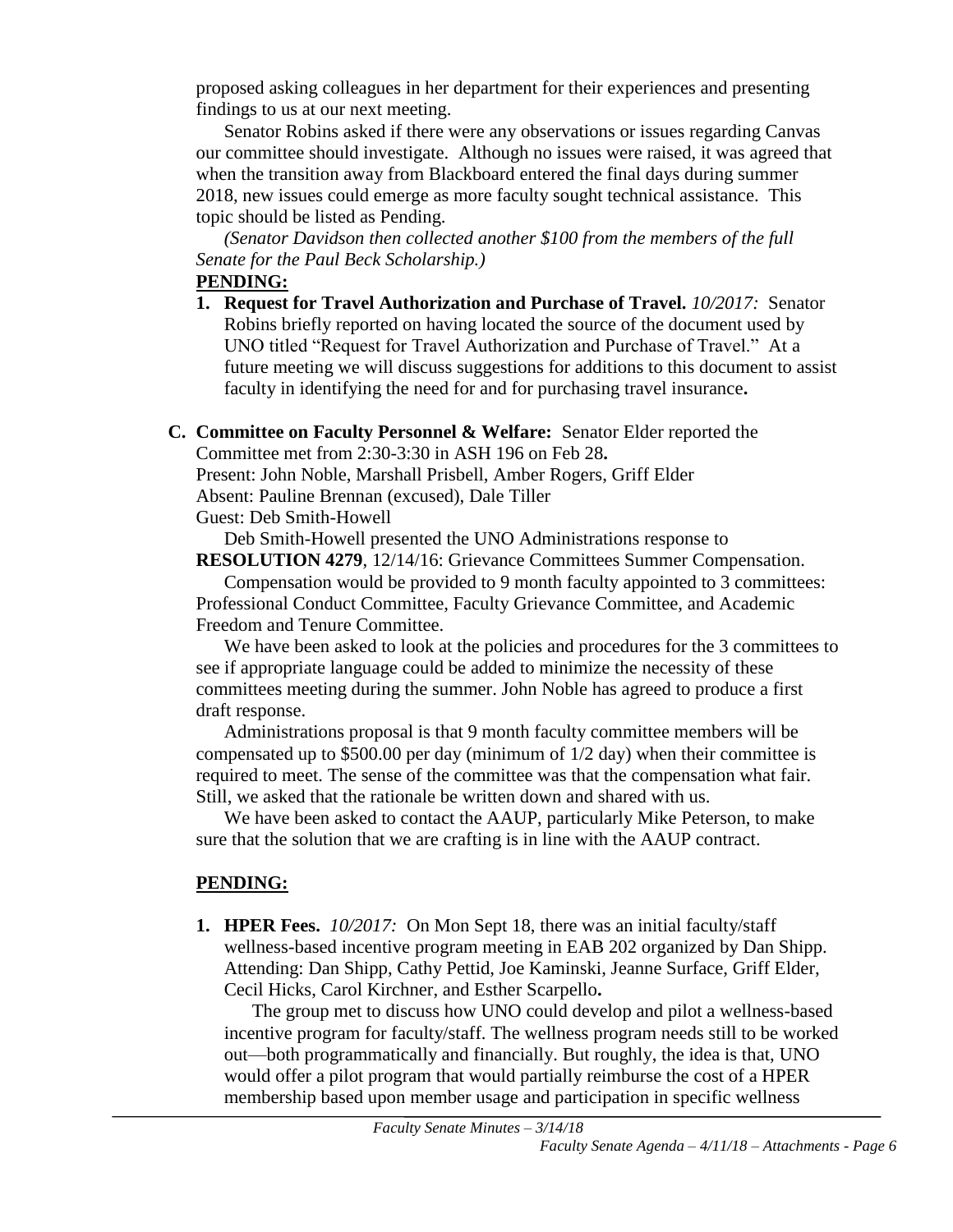program elements. Tentatively, the financial incentive might be as much as a \$100 reimbursement of the \$150 per semester HPER membership fee. Details have to still be worked out. The working goal is to offer this pilot program starting in January (but if not January, then the following August-2018).

The working group plans to meet every two weeks. The first meeting will discuss the requirements for reimbursement.

I have been asked to put together a Faculty Senate Focus Group that this working group can consult.

**2. Summer Compensation for Grievance Committees.** *10/2017 cont.:* **RESOLUTION 4279**, 12/14/16: **Grievance Committees Summer Compensation**

While most of us are on 9 month contracts, many uncompensated service obligations require summer participation. Members on the committee have their own anecdotal accounts of what we perceive to be a trend. We are hoping to discuss this topic with the AAUP, so that we can begin to connect some of the dots. We have contacted AAUP. The topic is on their agenda for Friday October 6, 2017**.**

**RESOLUTION 4279**, 12/14/16: Grievance Committees Summer Compensation

- **3. Visa Issues: Are they consistent college to college.** *(1/10/18: Put on EC&A agenda.)*
- **4. Faculty/Staff Safety Processes.** *10/2017 cont.:* Dr. Gina Toman has been named Faculty Human Resources Officer and Assistant to the Senior Vice Chancellor. She begins her new role on October 11**.**

We are interested in the administration developing a website similar to the Student Safety Website.

Note: We felt that the following site makes a good model:

http://academicpersonnel.unc.edu/faculty-policies-procedures-guidelines/

We expect Gina Toman will be help us address the request that there be a flow-chart that will help faculty understand and negotiate the many resources that are available: Ombudsperson, EAP person, counseling, BRT, etc. What information is confidential, etc. This "flowchart" may manifest itself in the form of the website mentioned above.

#### **5. Server for Personal Web Pages**

Senator Elder reported that last year all faculty across campus lost the server, along with the opportunity to have their own personal web sites, like Math. The Web site may have not been pretty, but it was spot on for other mathematicians to check. Senator Zhong said it now looks odd. Senator Kennedy said we all need support to get the server back for supporting personal web sites. Anything without branding is gone.

*(On 12/13/17 this issue was given to the FP&W Committee.)*

**D. Committee on Goals and Directions:** Senator Arbelaez reported there was no meeting.

#### **Pending:**

**1. Facilities Planning and Faculty Representation** (Specifically, which Facilities Planning Committee would be the best on which to have faculty representation before plans are made, not just reported?) *(Sent to G&D 2/10/16)*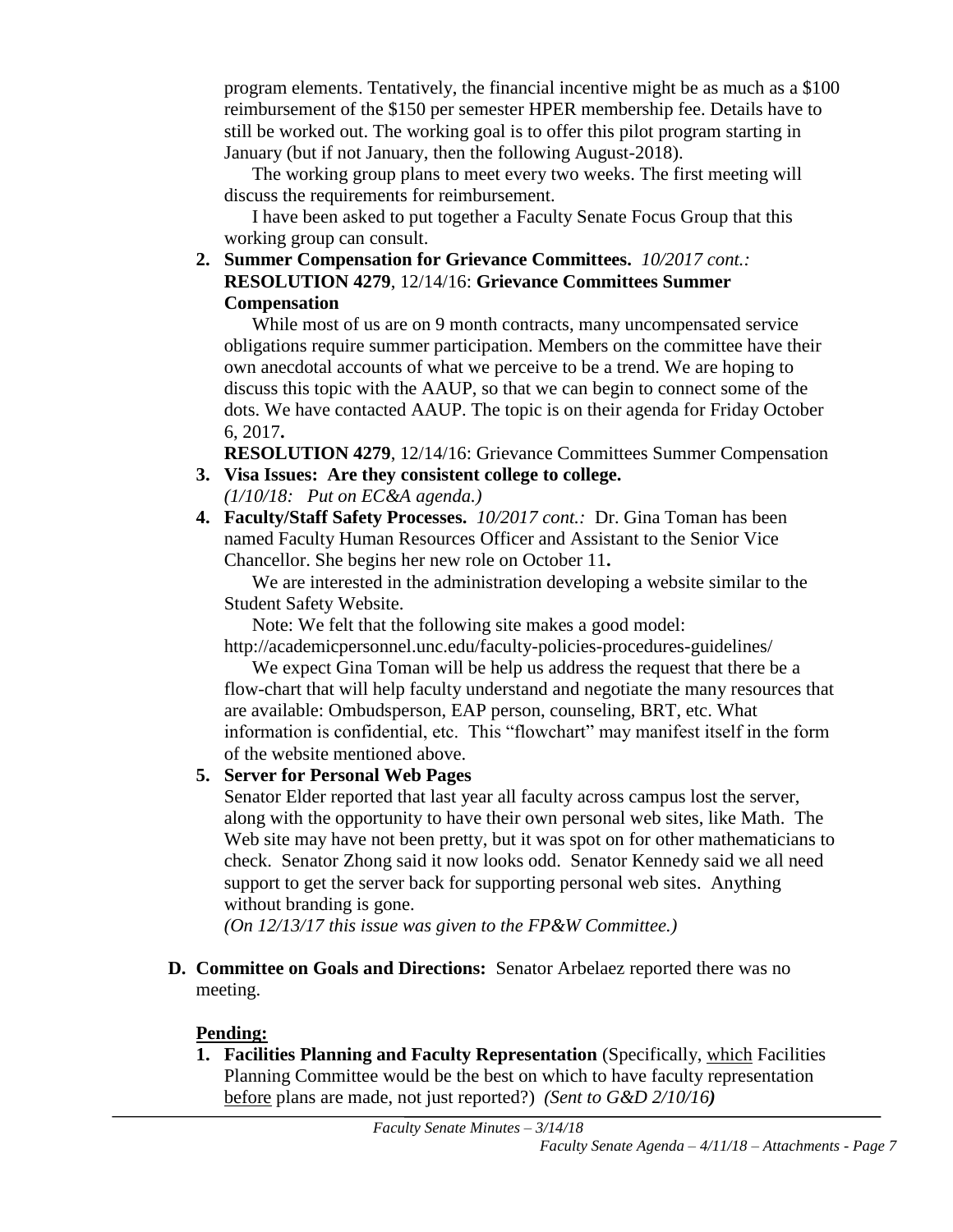**E. Professional Development:** Senator Adams reported there was no meeting.

### **PENDING:**

### **1. Faculty Professional Development Leave policies/procedures:**

*(1/10/18: The PD committee is waiting for deans to complete a survey to actually gauge faculty's understanding of FPD leave policies and procedures.)*

**F. Committee on Rules:** Senator Nash reported the Faculty Senate standing committee preferences were received from 8 of the 12 newly elected senators. The annual Committee Service Preference Form will be distributed to UNO faculty members this month. The Rules Committee will be working to fill both Faculty Senate standing committees and university committees during March and April**.**

## **PENDING:** None

### **VI. Other Faculty Senate Committees**

**A. Faculty Senate Budget Advisory Committee Report**: Prof. Hall, Maher, O'Hara At its February meeting, the Faculty Senate requested that its Budget Advisory Committee provide advice on budget matters related to shared UNO/UNMC administrative positions and structures. Chancellor Gold provided information and offered to meet with the BAC to facilitate this discussion.

### **VII. Ad hoc Committees**

#### **A. Ad hoc UNO-UNMC Faculty-to-Faculty Communication and Collaboration Committee:**

The Committee met March 5. 2018 UNO Thompson Alumni Center. Present: Timi Barone, Suzanne Sollars, Emily Glenn, Beth Beam, Elli Rogan, Destynie Sewell, Amar Natarajan, Dhundy Bastolei Absent/Excused:, Glenda Woseyna Mark Shriver, Adam Tyma, Connie Schaffer, Cathy Gebhart, Debra Reilly, Craig Maher Notes on the meeting

#### **1. Concerns about students and faculty moving between campuses.**

Timi Barone shared information that she had received from Deb Smith-Howell about a draft policy that outlines ways that students and faculty can teach, study, and move between UNO and UNMC. Registrars have an NU system intercampus for, and methods to waive enrollment requirements, such as those for residency. The inoculation requirement is also a concern. Single sign-on and a common bill and transcript will help keep both campus in sync. This policy, and corresponding procedures, are expected to go live this spring. Financial changes for dual degree programs will be arranged this fall. Registrars and currently working as a single entity, according to Deb Smith-Howell. This committee would like clarification on the sharing of students and faculty at UNO and UNMC.

Recommendation: Ask Deb Smith-Howell to share, by April, the policy on sharing faculty and students across campuses.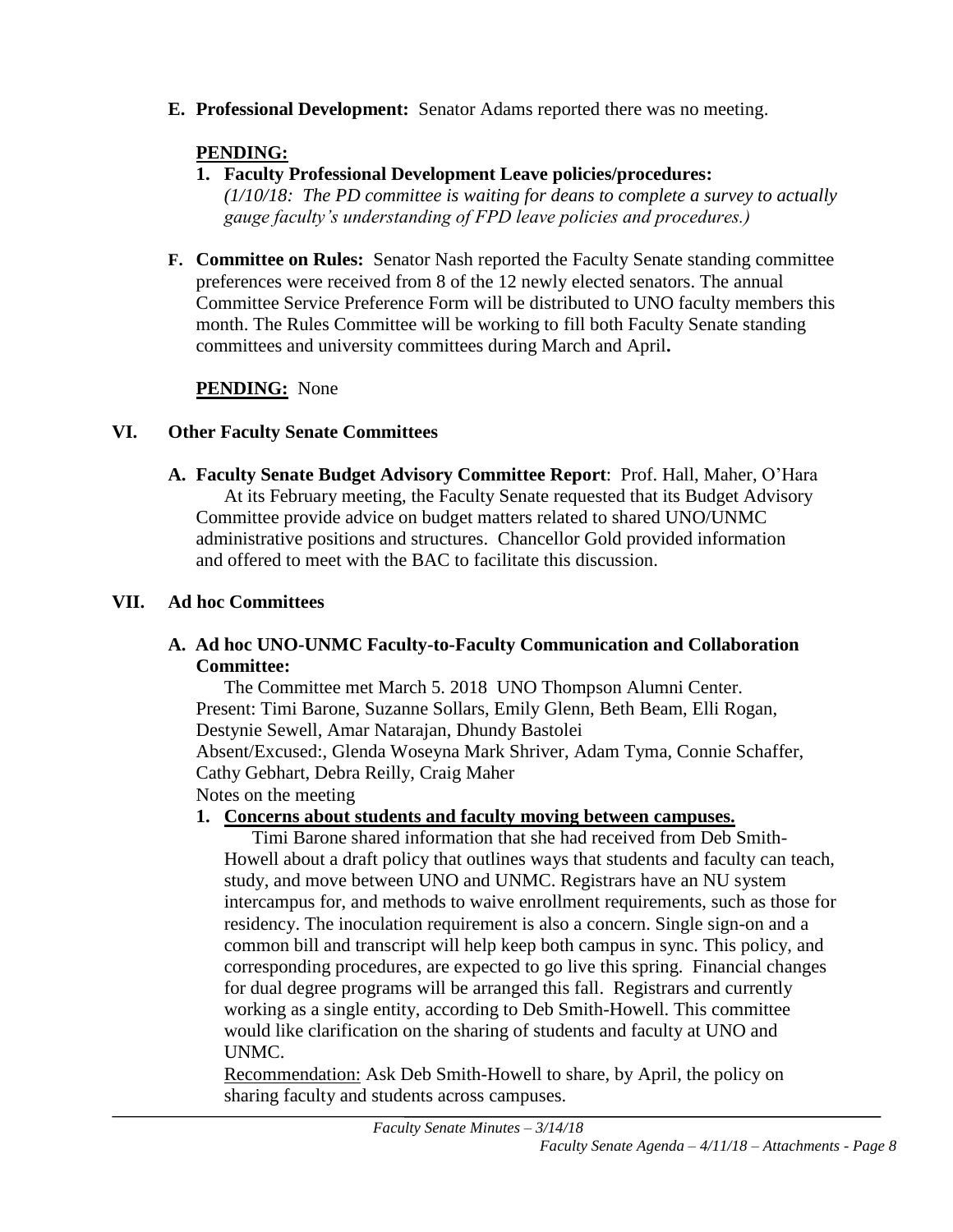#### **2. Shared administrators between campus**

Committee members discussed the fact that there are many shared administrations between UNO and UNMC, and whether the needs of both campuses are being met.

A list of shared administrators was last made available to this group on January 24, 2018.

Amar Natarajan will ask Ann Anderson Berry for an updated list.

### **3. Thoughts on announcement of budget cuts**

Committee members questioned why UNMC cuts were announced generally, without advance notice to faculty. It was the decision of Chancellor Gold to not provide advance notice to faculty. Chancellor Gold did not provide advance notice to the Faculty Senate. Advance notice would have been a courtesy, but was not required. Many units were proceeding as if cuts had been made and finalized, although the appropriations Committee has not yet voted. There is concern over faculty retention and the possibility for the tenure of existing faculty to be "broken," should campuses merge.

Recommendation: Continue to request increased transparency from Chancellor Gold on issues pertaining to the budget.

#### **4. Update on Parking**

Committee members believe that issue is not yet resolved. There is not an effective way to get from UNMC to UNO's south campus. Additionally, there is no reciprocal parking on south campus. Many UNO faculty who commute to UNMC use the patient visitor parking lots. Student lots are often full. Committee members wish to have more clarification from UNO and UNMC administration about guidance on parking or faculty on each campus. How can reciprocal commuter parking meet the needs of faculty, in a financially sustainable way? Solutions such an hourly shuttle, bus pass, and car hang tags were discussed. Recommendation: Identify how many faculty travel between campuses and how often. Reach out to campus LiveGreen team or parking services.

#### **5. New item: Appeal to drop FedEx**

A team of faculty members has proposed that UPS be added as a courier and FedEx be dropped. Committee members discussed issues with dropping FedEx because shipping decisions and shipper selection are often made on the vendor or sender end, not at the institution. This proposal will be shared at the next meeting of the UNMC Faculty Senate.

Next meeting: April 30, 2018

### **VIII. Non-Senate Committee Reports**

**A. AFCON:** Senator Kealey submitted the following Minutes of March 10, 2018. **Board of Directors Meeting,** Eiseley Library, Lincoln, Nebraska, March 10, 2018 Present: Peggy Adair, secretary, legislative liaison; Russ Alberts, director at large; John Bender, representing UNL Faculty Senate; Nancy Comer, representing Nebraska State Reading Association; Bob Haller, chief baker, representing AAUP and all things wise and wonderful; Ally Halley, sous chef, representing Fine Lines; Burch Kealey, representing UNO Faculty Senate; Laurie Thomas Lee, representing ACLU Nebraska; David Moshman, president, policy coordinator; Katie Schroeder, representing Nebraska Library Association; Rod Wagner, immediate past president,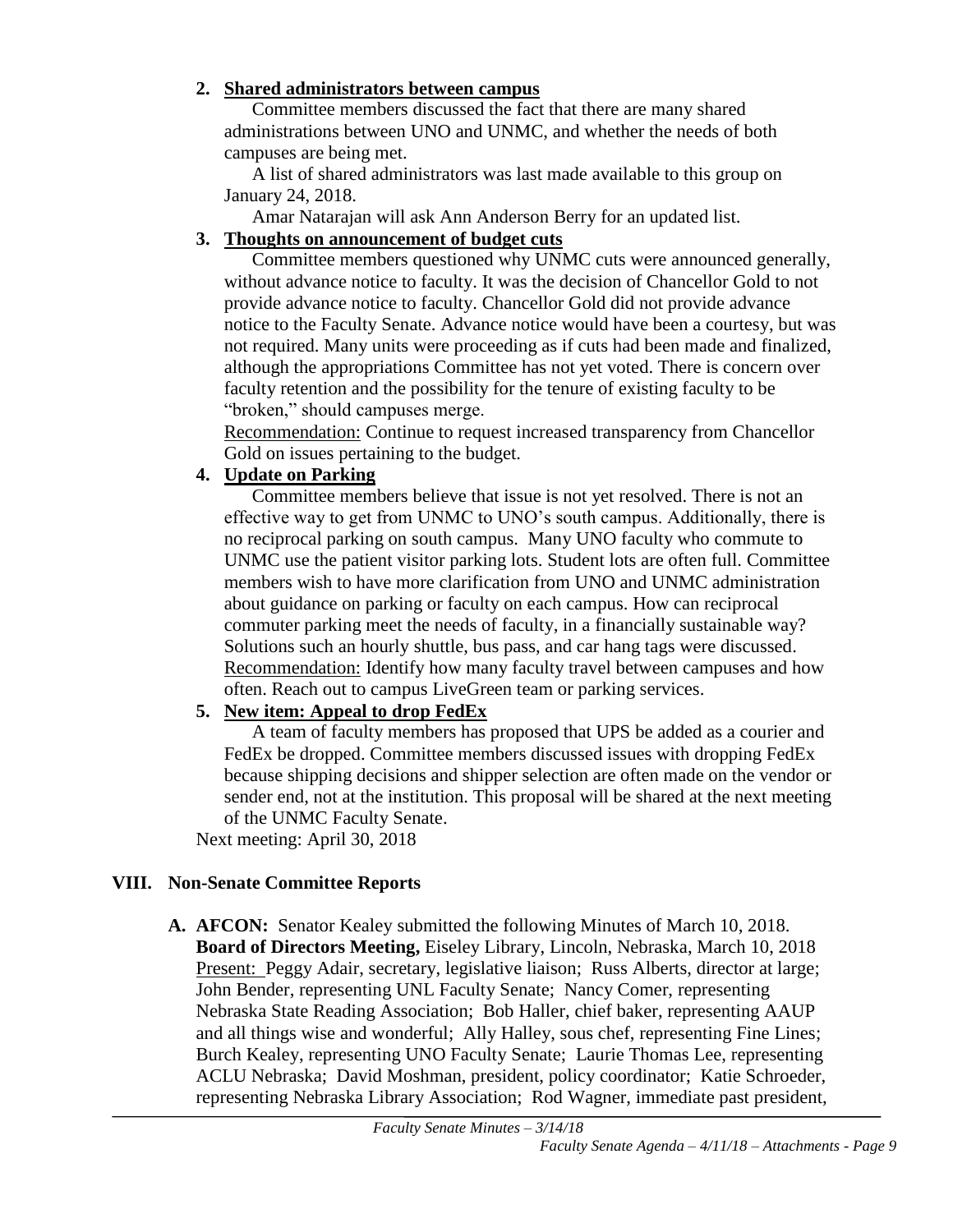representing Nebraska Center for the Book; Sam Walker, guest; Todd Schlechte, guest.

#### **MINUTES**

President Dave Moshman convened the meeting at 10:10 a.m.

UNL and UNO FREE EXPRESSION POLICIES: The board discussed the status of free expression and academic freedom in post-secondary public education institutions in Nebraska. Guest Sam Walker outlined his plans for public challenge to UNO's free expression policy that he has scheduled for April 9, 2018. Alberts made the following motion: "AFCON shall officially oppose the Regents' policy on free expression; support peaceful action to challenge said policy; and coordinate with ACLU, FIRE, and other organizations that support free expression." Schroeder seconded the motion. Motion carried on a voice vote.

MINUTES: A motion was made by Haller, second by Halley, to approve minutes of the AFCON board meeting held on January 13, 2018. Motion carried on a voice vote.

TREASURER'S REPORT: Halley reported she has received dues from four members. She will develop an invoice for organizational members and will digitize old treasury records. Balance on hand as of March 10, 2018, is \$2,246.13.

LEGISLATIVE REPORT: Adair reported on the status of legislative bills of interest to AFCON.

The following bills are still in committee and unlikely to move further this year: LB718, the Higher Education Free Speech Act; LB886, the Student Journalist bill; LB898, which requires post secondary institutions to conduct annual sexual assault climate surveys; LB1094, requiring financial literacy and entrepreneurship curriculum standards; and LR285CA, which abolishes the Nebraska State Board of Education.

LB1069, which requires students to take the 100-question Naturalization test, is Senator Brasch's priority bill and will likely be debated this year.

LB295, which establishes a tax credit for contributions to private schools and takes the resulting revenue loss away from public schools, is Senator Linehan's priority bill and will likely be debated this year. Senator Harr and others plan to filibuster the bill.

POLICY ON PUBLIC STATEMENTS: The board discussed the draft policy on public statements. Adair will edit the policy as discussed and present an amended draft to the board at the April meeting.

TREAT OF THE DAY: Homemade blueberry muffins (still warm!) with powdered sugar topping. Thank you, Baker Bob!

NEWSLETTER AND WEBSITE: Moshman will continue to produce a scaleddown version of the *Sentinel* until a new editor can be found. Kealey offered to take a look at the AFCON website to see if he can assist in updating.

There being no further business, the AFCON board adjourned at 11:58am.

The next meeting of the AFCON BOARD OF DIRECTORS will be held on Saturday, April 14, 2018, at Eiseley Library in Lincoln, Nebraska.

[www.academicfreedomnebraska.org](http://www.academicfreedomnebraska.org/) AND [afcon.nebraska@gmail.com](mailto:afcon.nebraska@gmail.com)

#### **IX. New Business**

Without objection, President Grams passed the gavel to Vice President Barone, in order to discuss the following three topics.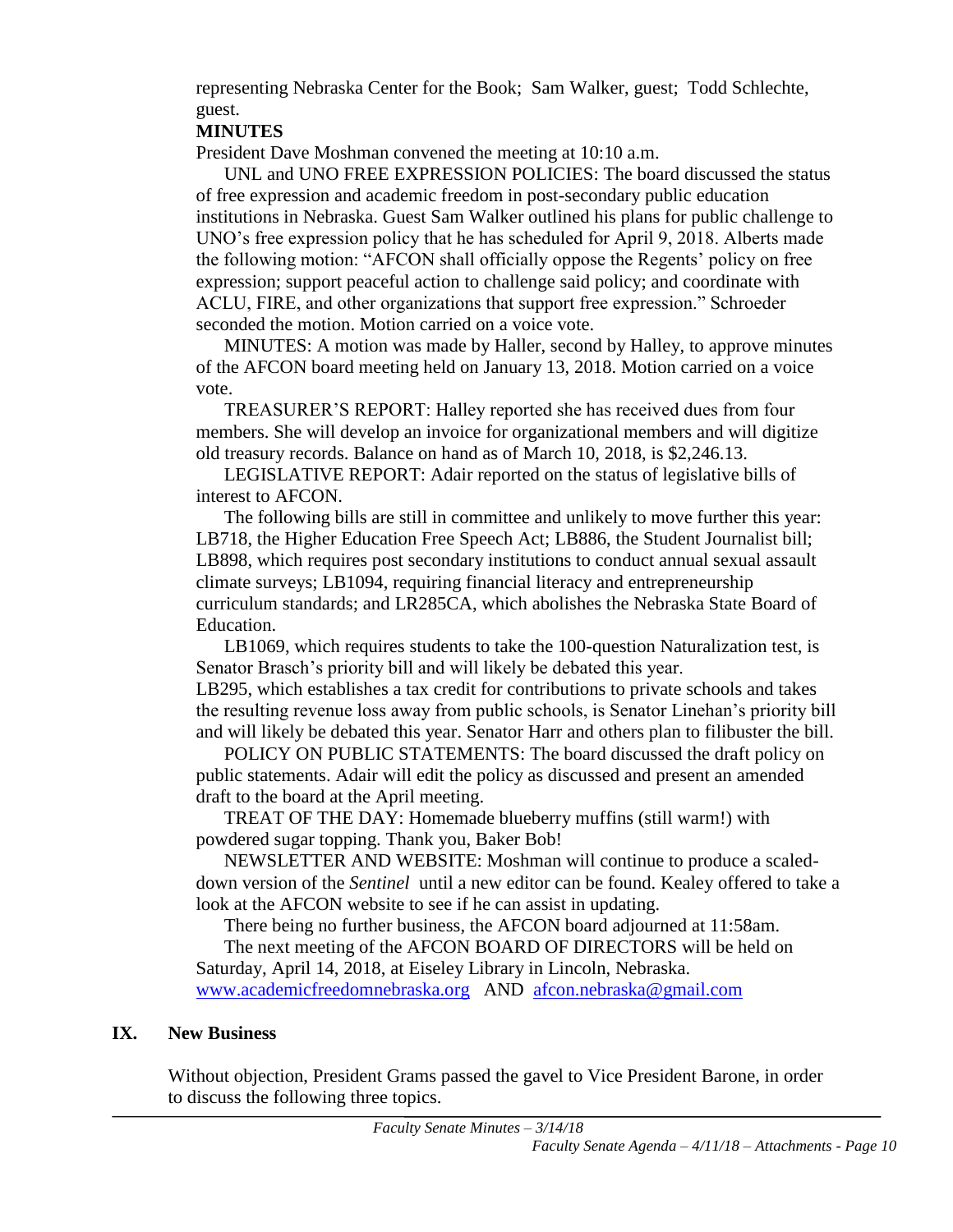- **A. Dual Factor Authentication:** Senator Grams reiterated that all faculty had received information on this via e-mail**.**
- **B. Facilities Use Plan, related to the new Freedom of Expression Policy:** Senator Grams Senator Grams discussed the current draft policy. She was disappointed with the amount of space where a demonstration could be held.
- **C. Faculty Senate Attendance:** Senator Grams reported the EC&C asked that the following be included in the next EC&A agenda: Wednesday afternoons, 2-4 p.m. are blocked out for Faculty Senate meetings. Deans are reminded of this when information for the election process is sent to them each year. Please mention this to the Deans again, and have them remind chairs. It is **important** that senators do not have classes or meetings scheduled for this block of time. Chairs & Directors meetings also need to be moved from Wednesday afternoons**.**

Senator Grams asked that anyone having a problem with attending Faculty Senate related meetings, to please let her know.

Without objection, Vice President Barone passed the gavel back to President Grams.

**X. The meeting Adjourned** at 3:58 p.m.

#### **XI. Announcements**

- **A. EC&A Mtg:** Wednesday, March 21, 2018, 2 p.m., EAB 200
- **B. EC&C Mtg:** Wednesday, April 4, 2018, 2 p.m., ASH 196
- **C. Faculty Senate Mtg.:** Wednesday, April 11, 2018, 2 p.m., CEC 230/231
- **D. Faculty/Staff Awards Dinner: (for Outgoing and Continuing Senators)**  Thursday, May 10, 2018, MBSC, 6:30 p.m. Social, 7:15 p.m. Dinner.

| <b>Schedule for 2017-2018</b>                     |                                                |  |  |  |  |
|---------------------------------------------------|------------------------------------------------|--|--|--|--|
| <b>EC&amp;C</b> Meetings                          | <b>Faculty Senate Meetings</b>                 |  |  |  |  |
| (Usually 1 <sup>st</sup> Wednesday of month)      | (Usually 2 <sup>nd</sup> Wednesday of month)   |  |  |  |  |
| (ASH 196)                                         | (Usually in CEC 230/231)                       |  |  |  |  |
|                                                   | <b>June</b>                                    |  |  |  |  |
| $*$ July 12                                       | <b>July</b>                                    |  |  |  |  |
| *August 9                                         | August 16, 2017 (Retreat) $(3^{rd}$ Wednesday) |  |  |  |  |
|                                                   | (Classes begin $8/21/17$ )                     |  |  |  |  |
| September 6                                       | September 13                                   |  |  |  |  |
| October 4                                         | October 11                                     |  |  |  |  |
| November 1                                        | November 8                                     |  |  |  |  |
| December 6 (Prep Week)                            | December 13 (Finals Week)                      |  |  |  |  |
|                                                   | (Comment 12/15)                                |  |  |  |  |
| (Semester Begins $1/8/18$ )<br><i>*January</i> 10 | *January 17                                    |  |  |  |  |
| February 7                                        | February 14                                    |  |  |  |  |
| March 7                                           | March 14 (Spring Break 3/18-25)                |  |  |  |  |
| April 4                                           | April 11                                       |  |  |  |  |